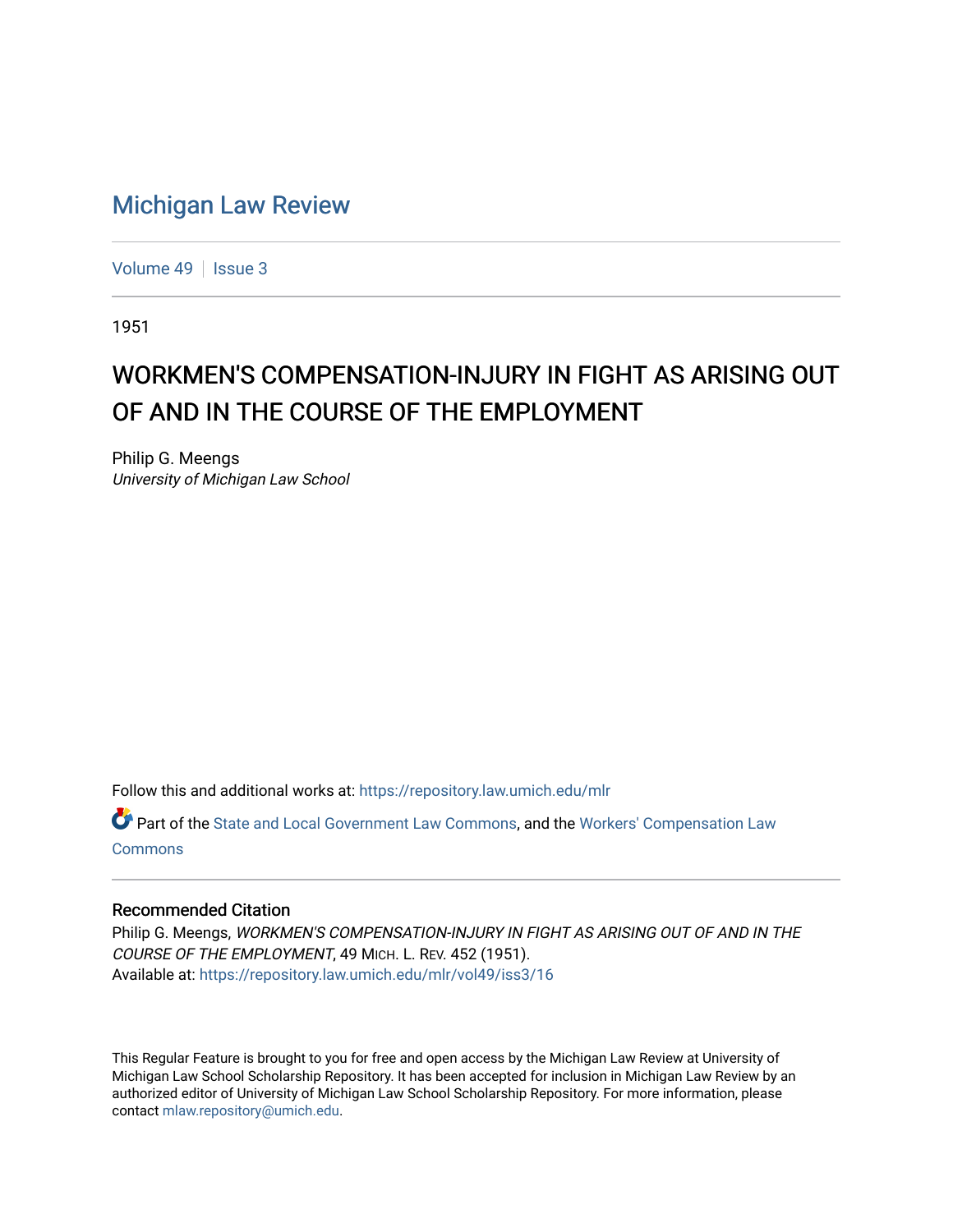WORKMEN'S COMPENSATION-INJURY IN FIGHT AS ARISING OUT OF AND IN THE COURSE OF THE EMPLOYMENT-Deceased was employed by defendant as an engineer and, while waiting *to* relieve the engineer then on duty, began *to*  quarrel with him as to the manner in which a subordinate was doing his work. Words led to blows, and after a short fight, deceased collapsed and died of emotional trauma of the heart. There were no other witnesses, but the survivor claimed deceased struck the first blow. From an award given by the Workmen's Compensation Board,<sup>1</sup> defendant and its insurer appealed. *Held*, affirmed. The death arose "out of and in the course of the employment."2 *Commissioner of Taxation and Finance v. Bronx Hospital,* (App. Div. 1950) 97 N.Y.S. (2d) 120.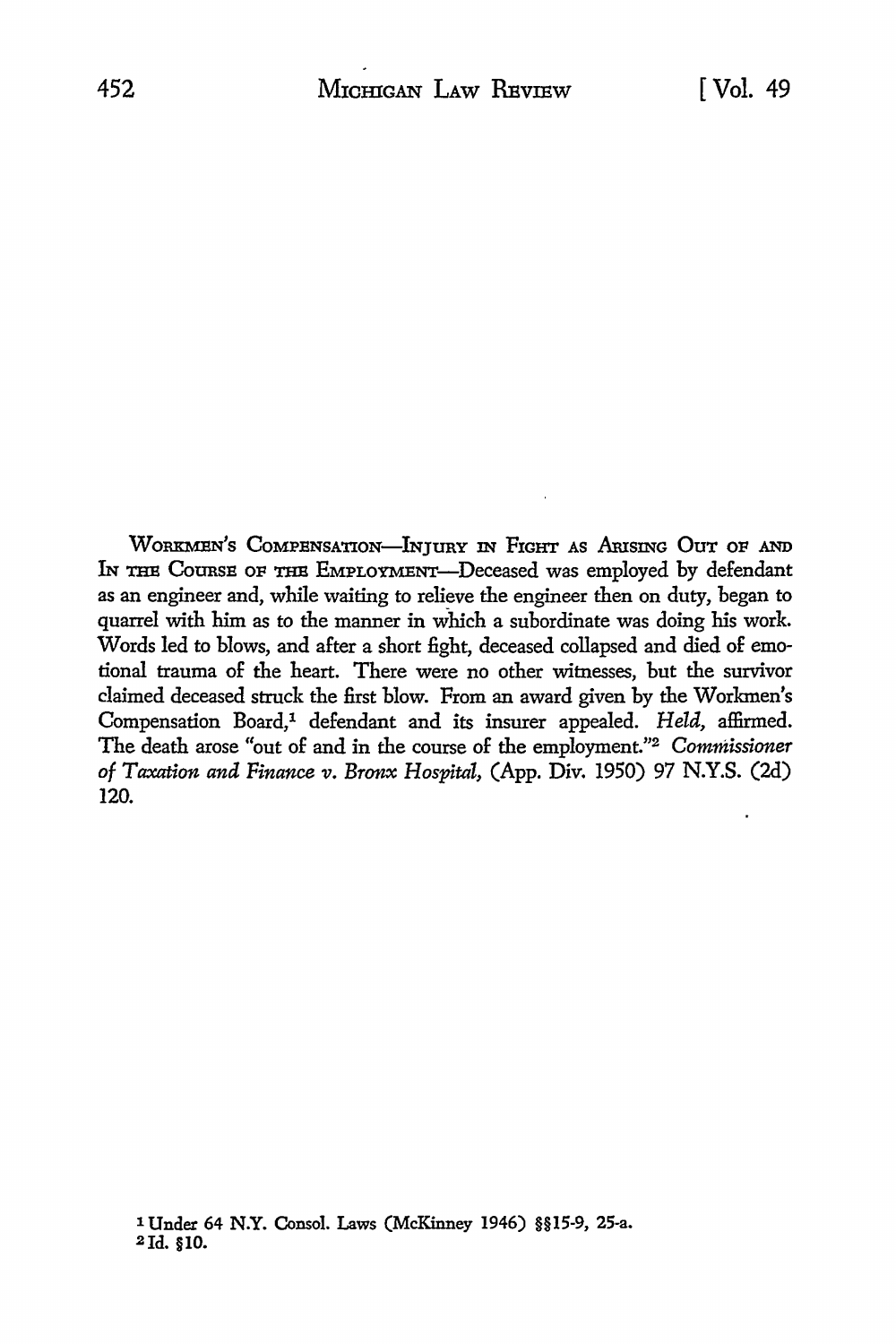Since New York passed its first compensation act in 1910,<sup>8</sup> such acts have spread until now only one state is without one.<sup>4</sup> These statutes are practically unanimous in stating, as does the New York law, that to entitle one to compensation, the injury (or death) must arise "out of and in the course of the employment."5 This section of the law has produced, perhaps, more litigation and controversy than any other,6 and is the basis of the only issue considered on appeal in the principal case.<sup> $7$ </sup> It is important to remember that the qualifications set up in this phrase are conjunctive; the injury must arise "out of" the employment, and it must arise "in the course of'' the employment. Arising "out of'' the employment usually refers to the nature of the activity going on at the time, while "in the course of" refers to the time and place of the injury.<sup>8</sup> An injury is usually held to arise "in the course  $of''$  the employment if it occurs during working hours or within a reasonable time before or after, and at the place of employment or, sometimes, on the way to or from such place.<sup>9</sup> When the injury or death is produced by an assault, the question is whether it arises "out of'' the employment. Courts almost unanimously hold that when the quarrel leading to the assault is over a work matter, such as the manner in which the work is done, the injury arises out of the employment.10 Some cases state that quarrels and fights leading to injury must be expected from the close association of workmen, 11 and there is dictum to that effect in the principal case.

<sup>3</sup> The original New York act (a compulsory one) was held unconstitutional as a denial of due process in Ives v. South Buffalo Railroad Co., 201 N.Y. 271, 94 N.E. 431 (1911). However, six years later the United States Supreme Court declared both elective and compulsory acts constitutional. Hawkins v. Bleakly, 243 U.S. 210, 37 S.Ct. 255 (1917); New York Central R. Co. v. White, 243 U.S. 188, 37 S.Ct. 247 (1917); Mountain Timber Co. v. State of Washington, 243 U.S. 219, 37 S.Ct. 260 (1917).

<sup>4</sup>That state is Mississippi. PnossER, TORTS 519 (1941).

 $5$  Prosser, Torts 528 (1941).

6 Cardillo v. Liberty Mutual Ins. Co., 330 U.S. 469, 67 S.Ct. 801 (1947); Horovitz, "Modern Trends in Workmen's Compensation," 21 hm. L.J. 473 at 497 (1946).

<sup>7</sup>Apparently in the trial court it was argued that recovery was barred since the death resulted from the "willful intention" of the employee. 64 N.Y. Consol. Laws (McKinney 1946) §IO. However, the court in the principal case said, at 121, ''The sole issue raised on this appeal is whether decedent's death resulted from an accident which arose out of and in the course of his employment." Courts have uniformly held that the "willful intention" of the employee so frequently mentioned in the statutes means something more than mere negligence or even gross or culpable negligence; it imports deliberateness, conduct to which moral blame attaches. See Ford Motor Co. v. Smith, 283 Ky. 795, 143 S.W. (2d) 507 (1940); Gignac v. Studebaker Corp., 186 Mich. 574, 152 N.W. 1037 (1915); Nickerson's Case, 218 Mass. 158, 105 N.E. 604 (1914).

BPRossER, ToRTS 528 et seq. (1941).

<sup>9</sup>Scholl v. Industrial Commission, 366 ID. 588, IO N.E. (2d) 360 (1937) (foreman, shot on way to work by employee he had fired-recovery allowed); Aetna Casualty & Surety Co. v. Jones, (Ga. 1950) 61 S.E. (2d) 293 (employee required by work to travel from home injured on way home-recovery allowed).

 $10$  "... according to the great weight of modern authority, assaults are compensable if the assault arises out of a work matter and not out of a purely personal quarrel unrelated to the employment." Newell v. Moreau, 94 N.H. 439 at 441, 55 A. (2d) 476 (1947). See also Hegler v. Cannon Mills, 224 N.C. 669, 31 S.E. (2d) 918 (1944); Schueller v. Armour, 116 Pa. Super. 323, 176 A. 527 (1935),

11 Hartford v. Cardillo, (D.C. Cir. 1940) 112 F. (2d) 11; Leonbruno v. Champlain Silk Mills, 229 **N.Y.** 470, 128 N.E. 711 (1920.